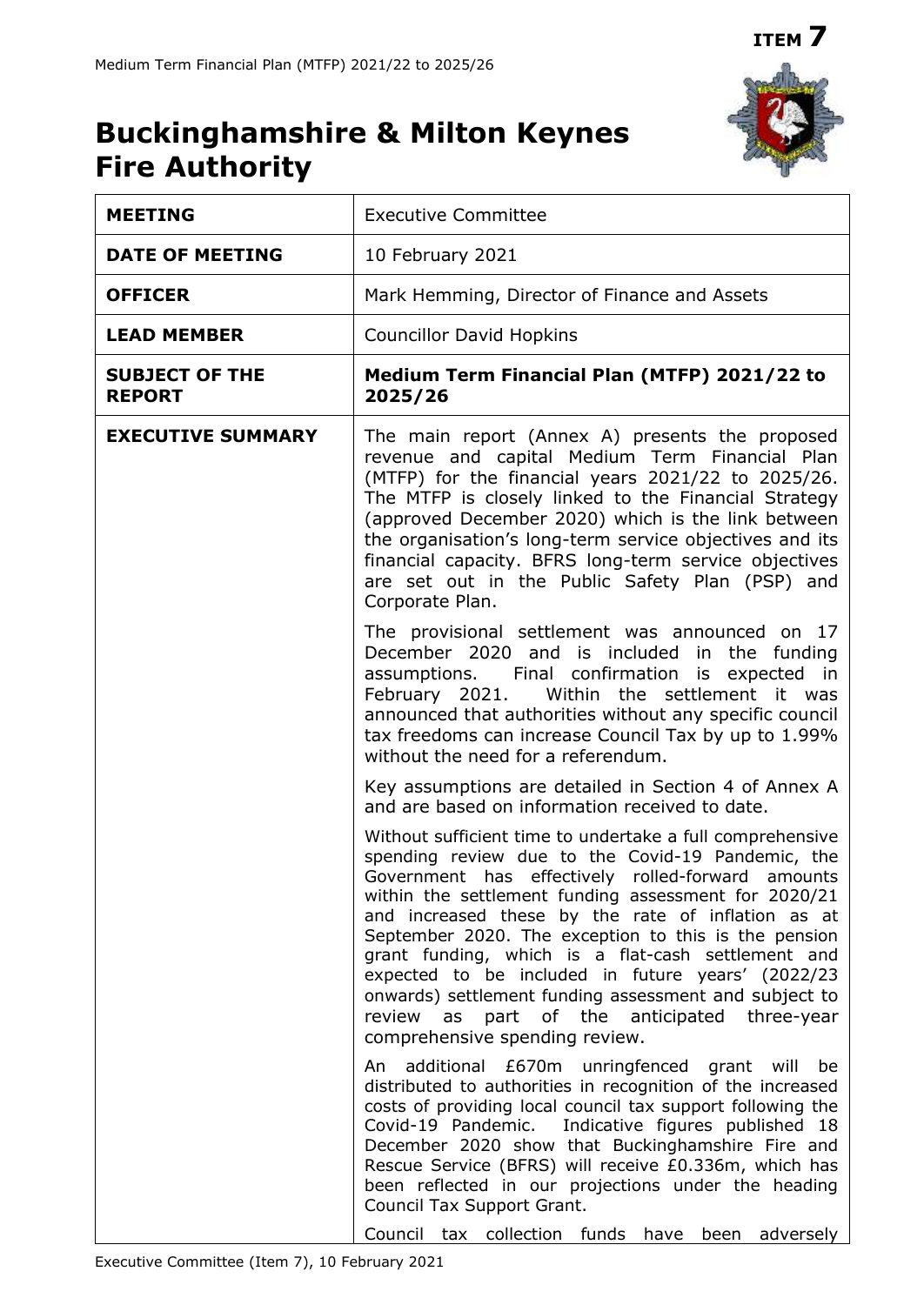impacted due to the impact of Covid and the increase in unemployment. As a direct consequence, the government have updated legislation to allow billing authorities and preceptors to phase the deficit over three years. In addition to this, the government will also fund 75% of irrecoverable collection fund losses due to Covid-19.

It is anticipated that next year the Government will revert to a three-year comprehensive spending review whereby all funding will be subject to review.

Uncertainty persists regarding pensions following the ruling in December 2018 that the transitional arrangements introduced for the firefighters' schemes in 2015 were discriminatory. At the employment tribunal hearing on 18 December 2019 it was ruled that the claimants, members of the 1992 and 2006 firefighters' pension schemes, are now entitled to be treated as if they have remained members of their original pension scheme. It is expected that this will increase the longer-term costs of the firefighters' schemes, although it is not yet possible to quantify the impact.

This year officers reverted back to the incremental budgeting approach when developing the budget proposal for 2021/22. With the projected reductions in council tax base and business rates funding, budget setting process was scrutinised by Officers and Members to ensure only proposals which added value for money were approved.

Even with the budgetary constraints this year's budget approach has identified some key opportunities:

- Development of Leadership and Management Framework. The framework will improve the effectiveness of existing managers as well as provide development opportunities and pathways for future managers and leaders of the organisation.
- Continue with the current establishment within Health & Safety team (on a fixed term contract) who have supported the Service's response to the COVID-19 pandemic and the 'recovery' phase which has significantly increased workloads in terms of the implementation of the measures required to comply with Government guidance.
- Upgrade to our ICT infrastructure.

As well as opportunities, the MTFP projections have had to be revised following the comprehensive spending review announcement (CSR). As part of the one-year CSR, the Government announced Public sector pay increases to be paused (excluding NHS and those earning less than £24,000). Therefore, no pay award has been built into the 2021/22 budget for anyone earning more than £24,000.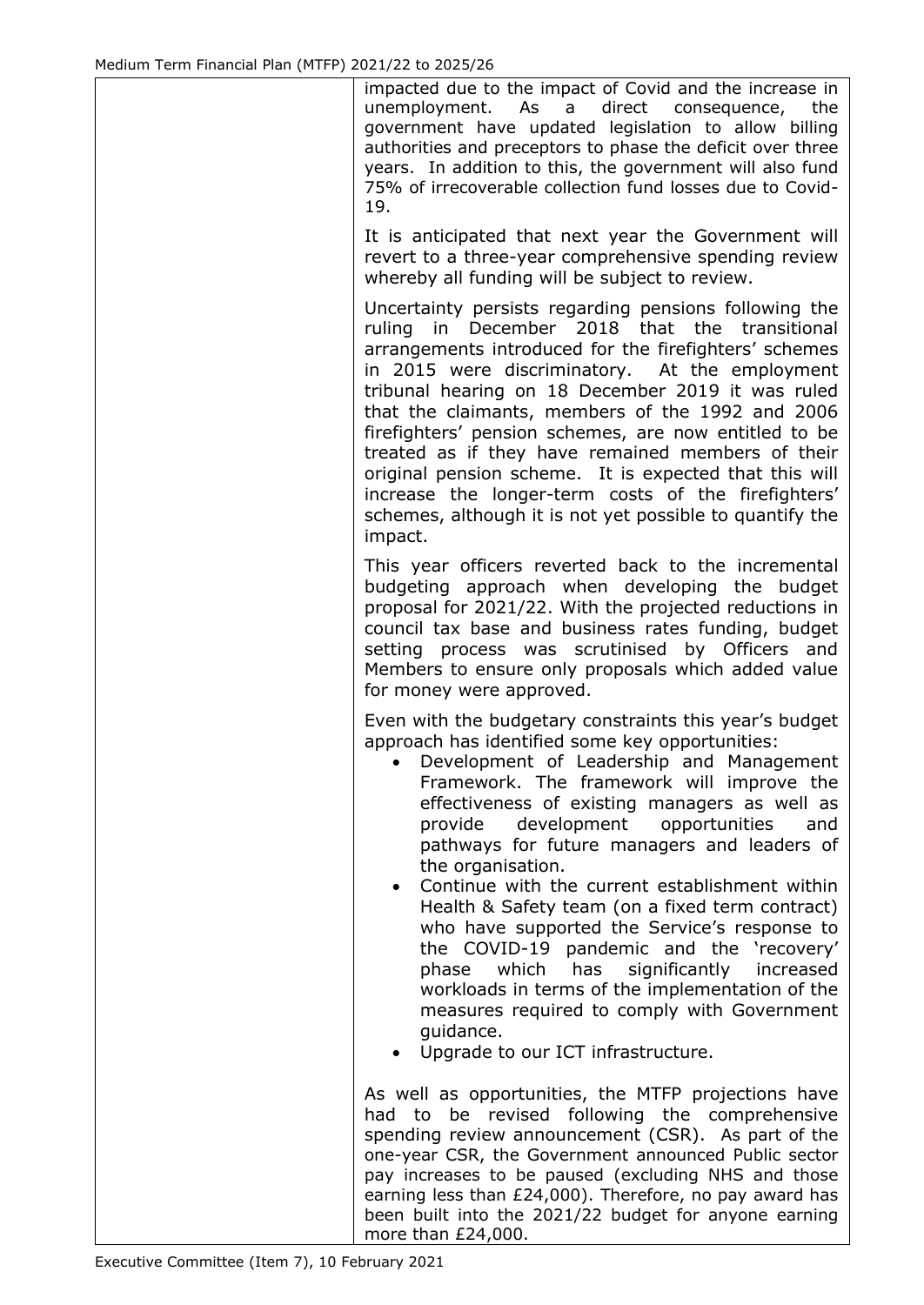|                                         | The revenue budget for 2020/21 and indicative figures<br>for future years are shown in Appendix 1.                                                                                                                                                                                                                 |  |  |  |  |  |
|-----------------------------------------|--------------------------------------------------------------------------------------------------------------------------------------------------------------------------------------------------------------------------------------------------------------------------------------------------------------------|--|--|--|--|--|
|                                         | It should also be noted that the figures for council tax<br>and business rates are provisional. The statutory<br>deadline for the billing authorities to provide this<br>information to the Authority is 31 January.<br>Any<br>changes to the figures will be presented in a revised<br>Appendix 1 at the meeting. |  |  |  |  |  |
|                                         | Appendix 2 shows the latest summary of the capital<br>programme for 2020/21 and approved schemes for<br>the following years.                                                                                                                                                                                       |  |  |  |  |  |
|                                         | Appendix 3 provides further detail on the level of<br>council tax chargeable for each band if the Authority<br>accepts the recommendation to increase the band D<br>equivalent amount by 1.99%.                                                                                                                    |  |  |  |  |  |
|                                         | As well as the uncertainty regarding pensions noted<br>above, there is also uncertainty regarding<br>the<br>upcoming Fair Funding Review, USAR funding and<br>funding for Firelink/ESMCP.                                                                                                                          |  |  |  |  |  |
| <b>ACTION</b>                           | Decision                                                                                                                                                                                                                                                                                                           |  |  |  |  |  |
| <b>RECOMMENDATIONS</b>                  | recommended<br>that<br>the<br>Authority<br>It<br>is<br>be<br>recommended to:                                                                                                                                                                                                                                       |  |  |  |  |  |
|                                         | 1(a) Note and have due regard to the report and<br>Statement of the Chief Finance Officer (see<br>section 8 of Annex A).                                                                                                                                                                                           |  |  |  |  |  |
|                                         | 1(b) Approve a Council Tax precept of £67.16 for a<br>band D equivalent property (a 1.99% increase<br>from $2020/21$ - equal to 2.5p per week) and the<br>revenue budget as set out in Appendix 1.                                                                                                                 |  |  |  |  |  |
|                                         | $1(c)$ Approve the capital programme as set out in<br>Appendix 2.                                                                                                                                                                                                                                                  |  |  |  |  |  |
|                                         | Not hold a referendum to increase Council Tax<br>2<br>above the 2% threshold for 2021/22                                                                                                                                                                                                                           |  |  |  |  |  |
|                                         | Note that a referendum may need to be<br>3<br>considered for 2022/23 depending on the<br>of the Comprehensive Spending<br>outcome<br>Review.                                                                                                                                                                       |  |  |  |  |  |
| <b>RISK MANAGEMENT</b>                  | Management of our Financial resources is a key risk to<br>the Authority. By projecting forward and monitoring<br>our financial plans, we are in a better position to avoid<br>the risk of adverse<br>financial<br>mitigate<br>and<br>consequences.                                                                 |  |  |  |  |  |
|                                         | Section 9 details the potential financial benefits and<br>risks of holding a referendum to increase Council Tax<br>above the 2% threshold.                                                                                                                                                                         |  |  |  |  |  |
| <b>FINANCIAL</b><br><b>IMPLICATIONS</b> | All financial implications are shown in the main body<br>of the report.                                                                                                                                                                                                                                            |  |  |  |  |  |

٦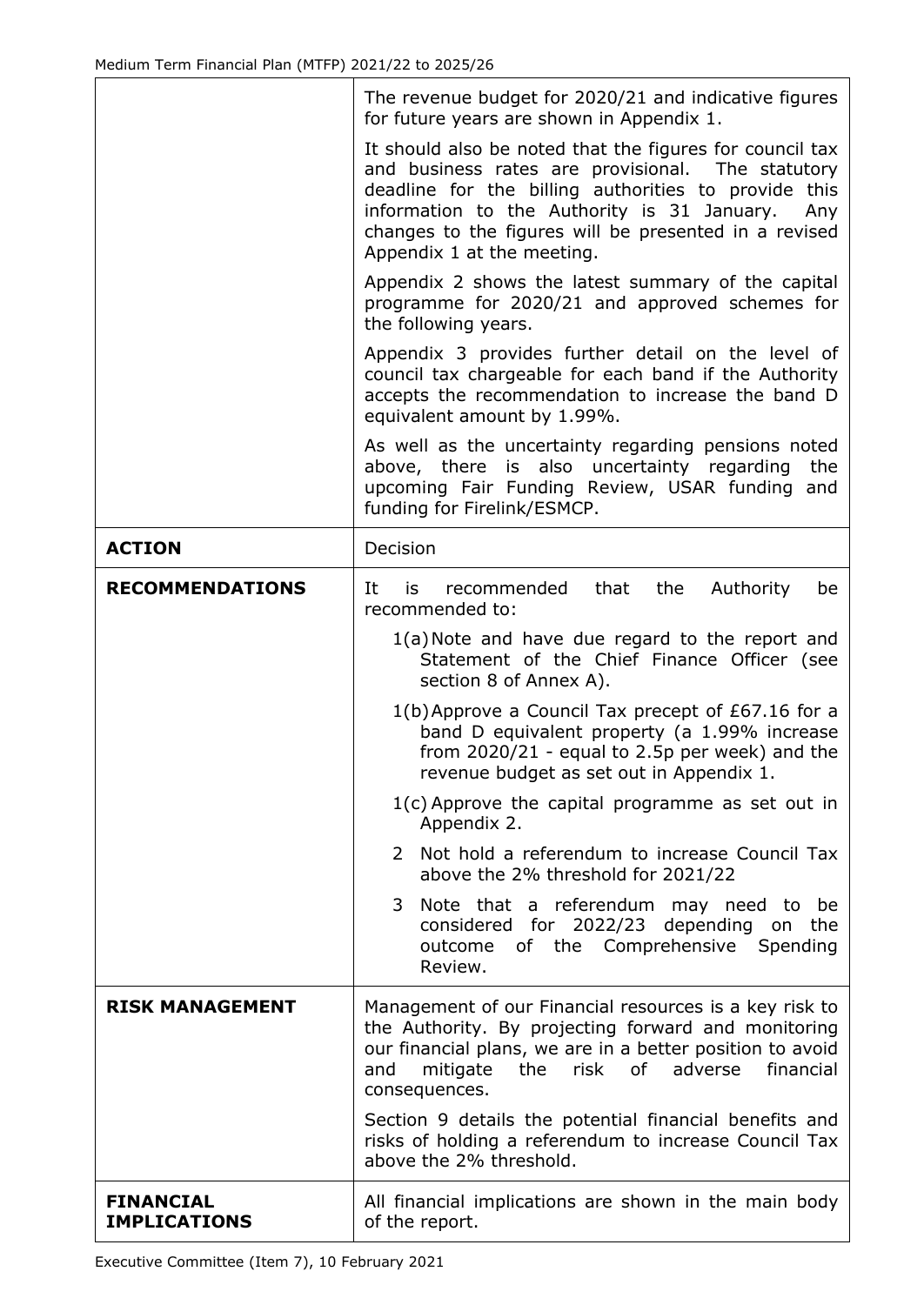| <b>LEGAL IMPLICATIONS</b> | The Local Government Act 2003 gives the responsible<br>finance officer, namely the Chief Finance Officer of the<br>Combined Fire Authority under s112 of the Local<br>Government Finance Act 1988, the responsibility to<br>report to Members of the Authority on<br>their<br>assessment of the robustness of the estimates used<br>within the budget and on the adequacy of reserves.                                                                                                                                                                                                                                                                                                                                                                                                |
|---------------------------|---------------------------------------------------------------------------------------------------------------------------------------------------------------------------------------------------------------------------------------------------------------------------------------------------------------------------------------------------------------------------------------------------------------------------------------------------------------------------------------------------------------------------------------------------------------------------------------------------------------------------------------------------------------------------------------------------------------------------------------------------------------------------------------|
|                           | Members must have regard to the report of the Chief<br>Finance Officer in respect of the above and the<br>highlighted associated risks before considering the<br>recommendations as set out in the report.                                                                                                                                                                                                                                                                                                                                                                                                                                                                                                                                                                            |
|                           | The Council Tax referendum scheme was introduced<br>via the Localism Act 2011. The process for conducting<br>referendums is contained within the Local Authority<br>(Referendums Relating to Council Tax Increases)<br>2012 [2012/460] and<br>Regulations<br>Local<br>the<br>Authorities (Conduct of Referendums) (Council Tax<br>Increases) (England) Regulations 2012 [2012/444].                                                                                                                                                                                                                                                                                                                                                                                                   |
|                           | If the Authority were to set a council tax increase in<br>excess of the relevant threshold, it must notify each of<br>the two billing authorities to which it issues precepts.<br>The notification must include a precept based on the<br>substitute calculation which results in a basic amount<br>of Council Tax which is not excessive. It must make<br>the notification by 8 March in the financial year<br>preceding that year. Those billing authorities will then<br>be required to make arrangements to hold a<br>referendum in relation to the Authority's relevant basic<br>amount of council tax for the financial year on the first<br>Thursday in May, the usual date for local elections (or<br>such other date as is specified by order of the<br>Secretary of State). |
|                           | A billing authority which holds a referendum on behalf<br>of the Authority is able to recover its costs from the<br>Authority. Furthermore, if the excessive amount is not<br>approved by the referendum, the billing authority will<br>need to set a new amount of council tax to take into<br>account the Authority's substitute precept (a demand<br>for payment of council tax based upon the Authority's<br>substitute calculations). The billing authority will be<br>able to recover its costs of setting a new amount of<br>council tax from Authority. If the excessive relevant<br>amount is approved by the referendum that amount<br>continues to have effect for the year.                                                                                               |
|                           | Regulation 3 and Schedule 1 prescribe the question to<br>be asked in the referendum. Voters are to be asked<br>whether they approve of the percentage change in the<br>relevant basic amount of council tax set by the<br>authority for the financial year in question and are<br>also informed of what the percentage change will be if<br>the voters do not agree with the increase.                                                                                                                                                                                                                                                                                                                                                                                                |
|                           | Regulation 5(2) would require the Authority, as soon<br>as is reasonably practicable and not fewer than 28                                                                                                                                                                                                                                                                                                                                                                                                                                                                                                                                                                                                                                                                            |

٦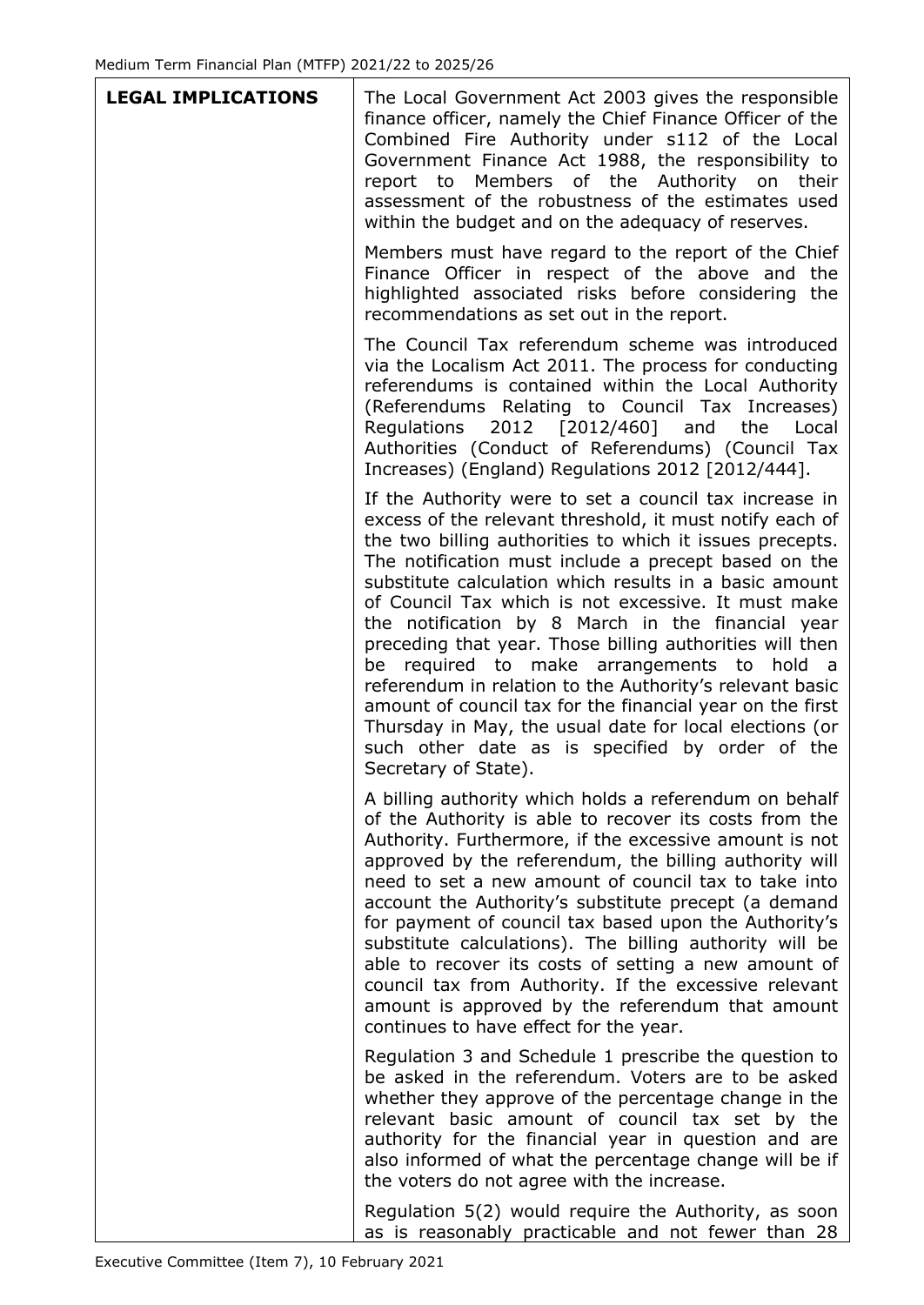| days before the date on which the referendum will be<br>held, to publish in such a manner as it considers likely<br>to bring to the attention of persons who live in the<br>Authority's area, a notice which contains a statement<br>including the following-                                                                                                                                                            |
|--------------------------------------------------------------------------------------------------------------------------------------------------------------------------------------------------------------------------------------------------------------------------------------------------------------------------------------------------------------------------------------------------------------------------|
| a) that a referendum is required to be held on the<br>authority's council tax increase for the relevant<br>financial year;                                                                                                                                                                                                                                                                                               |
| (b) that arrangements to hold the referendum will be<br>made by relevant billing authorities which are to be<br>specified in the notice;                                                                                                                                                                                                                                                                                 |
| (c) of the date on which the referendum will be held;<br>(d) of the question to be asked in the referendum;                                                                                                                                                                                                                                                                                                              |
| (e) that the referendum will be conducted<br>in<br>accordance with procedures similar to those used at<br>local government elections;                                                                                                                                                                                                                                                                                    |
| (f) of the referendum expenses limit that will apply in<br>relation to the referendum and the number of local<br>government electors by reference to which that limit<br>has been calculated;                                                                                                                                                                                                                            |
| (g) of the authority's relevant basic amount of council<br>tax for the relevant financial year;                                                                                                                                                                                                                                                                                                                          |
| (h) of the authority's relevant basic amount of council<br>tax for the financial year preceding the relevant<br>financial year;                                                                                                                                                                                                                                                                                          |
| (i) of the percentage change in the authority's<br>relevant basic amount of council tax from the<br>preceding financial year to the relevant financial year<br>expressed to one decimal place;                                                                                                                                                                                                                           |
| (j) of what the amount calculated by the authority as<br>its relevant basic amount of council tax for the<br>relevant financial year would be if the authority's<br>relevant basic amount of council tax is not approved;<br>and                                                                                                                                                                                         |
| (k) of what the percentage change in the authority's<br>relevant basic amount of council tax from<br>the<br>preceding year to the relevant<br>financial<br>year<br>expressed to one decimal place would be if the<br>authority's relevant basic amount of council tax is not<br>approved.                                                                                                                                |
| Once this notice has been published (and triggered the<br>period of campaigning), the Authority may publish an<br>additional statement setting out the reasons for the<br>excessive increase, and the likely consequences if its<br>council tax increase is not approved. This statement<br>will be subject to the campaign expenses limit for the<br>referendum and published no later than 28 days<br>before the poll. |
| Regulation 10 places restrictions on the publication of<br>other promotional material by or on behalf of the<br>Authority for the entire period from the date of setting                                                                                                                                                                                                                                                 |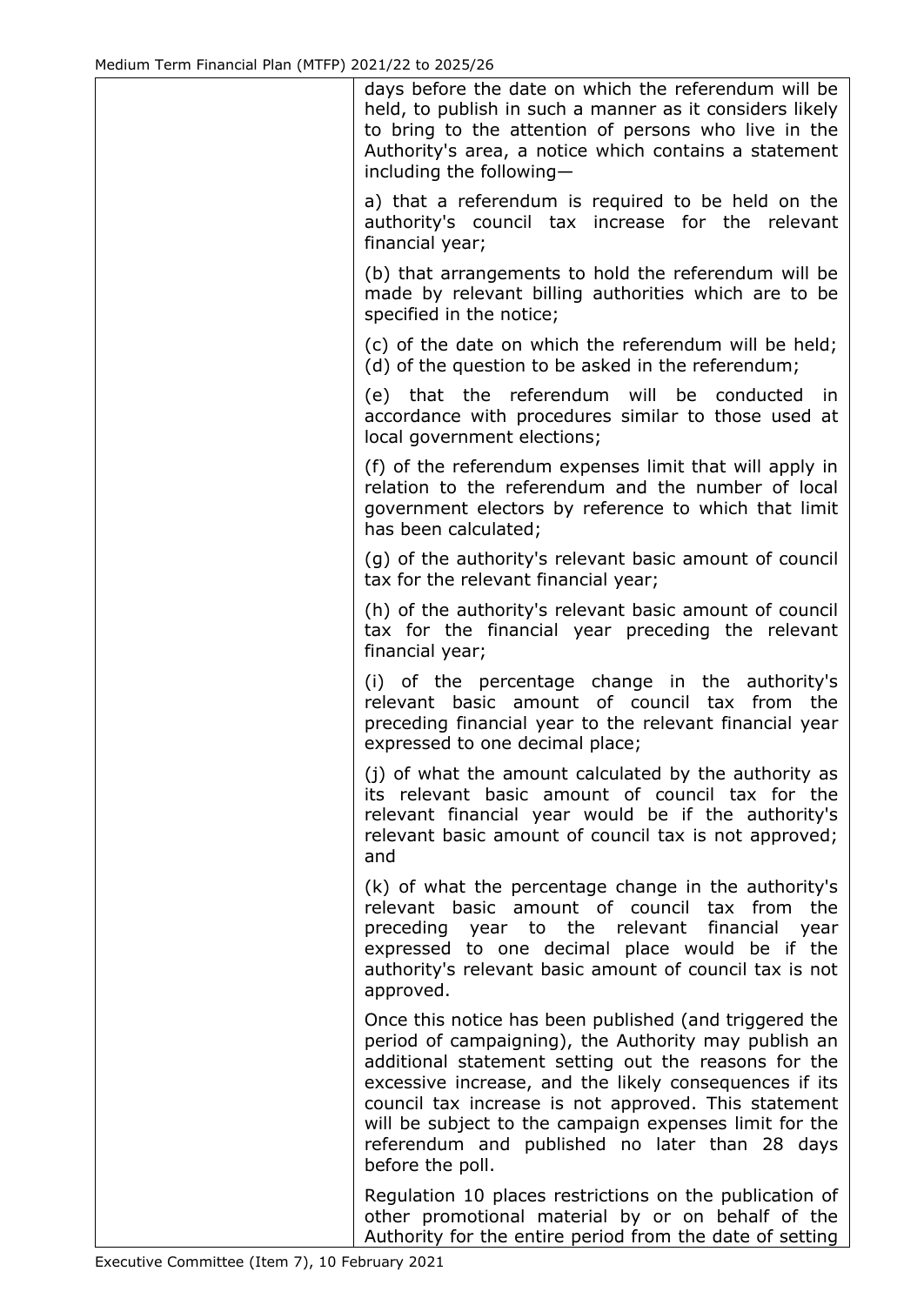the excessive amount and ends on the date of the referendum. This prohibits publication of any material which (a) provides general information about the referendum; (b) deals with any of the issues raised by the question to be asked in the referendum; or (c) puts any arguments for or against a particular answer to that question.

Regulation 16 provides that the Authority must appoint a person to be Chief Counting Officer. This person will be responsible for drawing up a statement of the total number of votes cast in favour of each answer to the question asked in the referendums held by each billing authority and publishing the final result. This person will have a power of direction over counting officers in each area (the respective billing authorities' returning officers), including the power to order a recount.

Regulation 12 prescribes a limit on referendum expenses. 'referendum expenses' means the expenses incurred by or on behalf of the Authority during the 'referendum period'. 'referendum period', means the period beginning with the publication made in accordance with Regulation 5 (2), mentioned above, and ending on the date of the referendum. The prescribed list of referendum expenses includes the following:

 1. Advertising of any nature (whatever the medium used). Expenses in respect of such advertising include agency fees, design costs and other costs in connection with preparing, producing, distributing or otherwise disseminating such advertising or anything incorporating such advertising and intended to be distributed for the purpose of disseminating it.

 2. Unsolicited material addressed to voters (whether addressed to them by name or intended for delivery to households within any particular area or areas). Expenses in respect of such material include design costs and other costs in connection with preparing, producing or distributing such material (including the cost of postage).

 3. Market research or canvassing conducted for the purposes of ascertaining voting intentions.

 4. The provision of any services or facilities in connection with press conferences or other dealings with the media.

 5. Transport (by any means) of persons to any place or places with a view to obtaining publicity in connection with a referendum campaign. Expenses in respect of the transport of such persons include the costs of hiring a particular means of transport for the whole or part of the referendum period.

6. Rallies and other events, including public meetings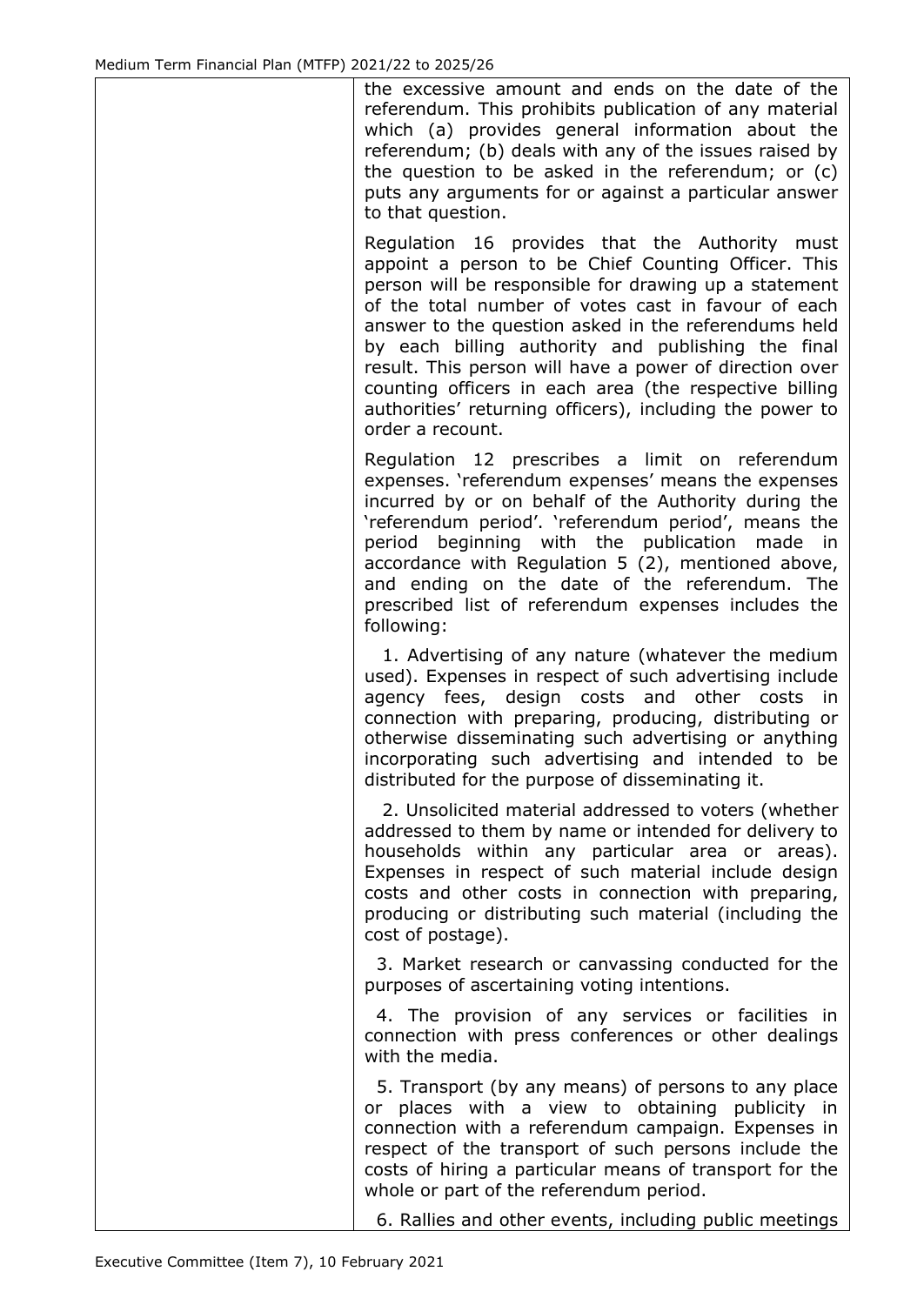|                                                                                   | organised so as to obtain publicity in connection with a<br>referendum campaign or for other purposes connected<br>with a referendum campaign. Expenses in respect of<br>such events include costs in connection with the<br>attendance of persons at such events, the hire of<br>premises for the purposes of such events or the<br>provision of goods, services or facilities at them.                                                                                                                                                                                                                                                                                                                                                                                                        |
|-----------------------------------------------------------------------------------|-------------------------------------------------------------------------------------------------------------------------------------------------------------------------------------------------------------------------------------------------------------------------------------------------------------------------------------------------------------------------------------------------------------------------------------------------------------------------------------------------------------------------------------------------------------------------------------------------------------------------------------------------------------------------------------------------------------------------------------------------------------------------------------------------|
|                                                                                   | The referendum expenses limit is the aggregate of<br>£2,362 and the amount found by multiplying 5.9<br>pence the number of entries on the electoral rolls for<br>the two billing authorities (587,087). The electorate<br>for Buckinghamshire is 398,814 as at 2 March 2020<br>(Office for National Statistics, 05 January 2021). The<br>electorate for Milton Keynes Council is 188,273as at 2<br>March 2020 (Office for National Statistics, 05 January<br>$2021$ ).                                                                                                                                                                                                                                                                                                                          |
|                                                                                   | Where any referendum expenses are incurred in<br>excess of the referendum expenses limit, a person<br>who knew or ought reasonably to have known that<br>that limit would be exceeded, or who, without<br>reasonable excuse, authorises another person to<br>exceed that limit, is guilty of an offence punishable by<br>a fine or imprisonment (for a term not exceeding 12<br>months) or both.                                                                                                                                                                                                                                                                                                                                                                                                |
|                                                                                   | Section 52ZR of the Local Government Finance Act<br>1992 provides that if it appears to the Secretary of<br>State that an authority will be unable to discharge its<br>functions effectively or to meet its financial obligations<br>unless it sets an increase in council tax which exceeds<br>the principles, s/he has the discretion to direct that a<br>referendum need not be held. (When promoting the<br>Localism Bill in the House of Lords Earl Attlee stated,<br>"This is a reserve power and the expectation is that<br>this would be used only in exceptional circumstances,<br>such as where the High Court has exercised its powers<br>to appoint a receiver where an authority has failed to<br>service its debt within a set time period" Hansard HL<br>Deb 30 June 2011 c1971) |
| <b>CONSISTENCY WITH</b><br>THE PRINCIPLES OF<br>THE DUTY TO<br><b>COLLABORATE</b> | No direct impact.                                                                                                                                                                                                                                                                                                                                                                                                                                                                                                                                                                                                                                                                                                                                                                               |
| <b>HEALTH AND SAFETY</b>                                                          | No direct impact.                                                                                                                                                                                                                                                                                                                                                                                                                                                                                                                                                                                                                                                                                                                                                                               |
| <b>EQUALITY AND</b><br><b>DIVERSITY</b>                                           | No direct impact.                                                                                                                                                                                                                                                                                                                                                                                                                                                                                                                                                                                                                                                                                                                                                                               |
| <b>USE OF RESOURCES</b>                                                           | The Medium-Term Financial Plan, including capital and<br>revenue budgets, identifies the financial resources<br>required projected into the future based on the<br>delivery of specific aims and objectives of<br>the<br>Authority as set out in the Public Safety Plan (PSP).<br>Members, Senior Management Board and many staff                                                                                                                                                                                                                                                                                                                                                                                                                                                               |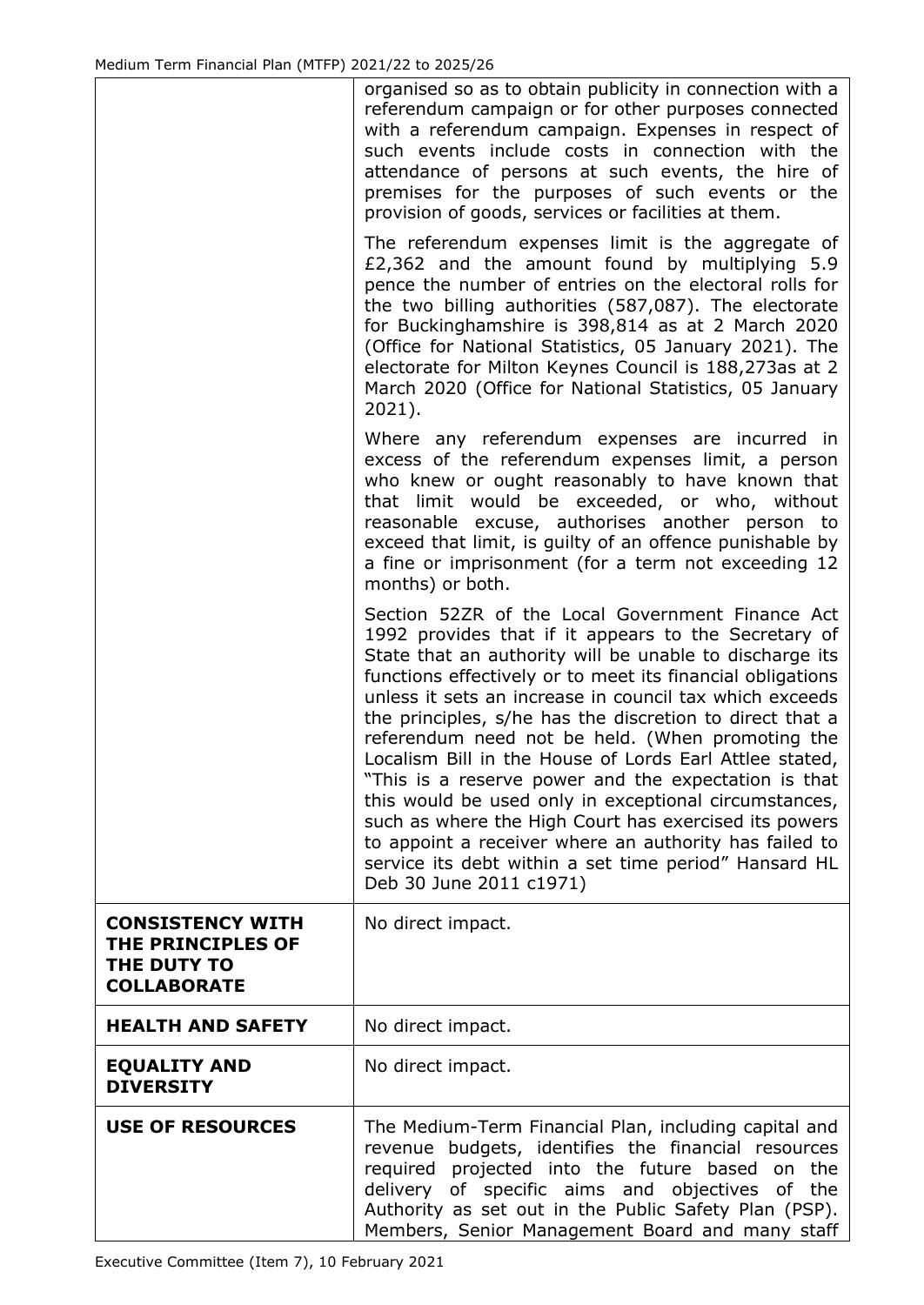Medium Term Financial Plan (MTFP) 2021/22 to 2025/26

|                                                | have been involved in agreeing priorities and the<br>budget setting process over the preceding months.               |  |  |  |  |  |  |
|------------------------------------------------|----------------------------------------------------------------------------------------------------------------------|--|--|--|--|--|--|
| <b>PROVENANCE SECTION</b>                      | <b>Background</b>                                                                                                    |  |  |  |  |  |  |
| &<br><b>BACKGROUND PAPERS</b>                  | Medium Term Financial Plan (MTFP) 2020/21 to<br>2021/22 and Revised Appendices, Fire Authority, 12<br>February 2020: |  |  |  |  |  |  |
|                                                | https://bucksfire.gov.uk/documents/2020/03/120220<br>item7c medium term financial plan.pdf/                          |  |  |  |  |  |  |
|                                                | https://bucksfire.gov.uk/documents/2021/01/executiv<br>e-committee-revised-appendix-1-and-2.pdf/                     |  |  |  |  |  |  |
| <b>APPENDICES</b>                              | Annex A - Medium Term Financial Plan 2021/22 to<br>2025/26                                                           |  |  |  |  |  |  |
|                                                | Appendix 1 - MTFP Budget Model and Reserves                                                                          |  |  |  |  |  |  |
|                                                | Position                                                                                                             |  |  |  |  |  |  |
|                                                | Appendix 2 - Capital Programme Summary                                                                               |  |  |  |  |  |  |
|                                                | Appendix 3 - Council Tax Funding                                                                                     |  |  |  |  |  |  |
| <b>TIME REQUIRED</b>                           | 20 minutes                                                                                                           |  |  |  |  |  |  |
| <b>REPORT ORIGINATOR</b><br><b>AND CONTACT</b> | Asif Hussain<br>Ahussain@bucksfire.gov.uk<br>01296 744421                                                            |  |  |  |  |  |  |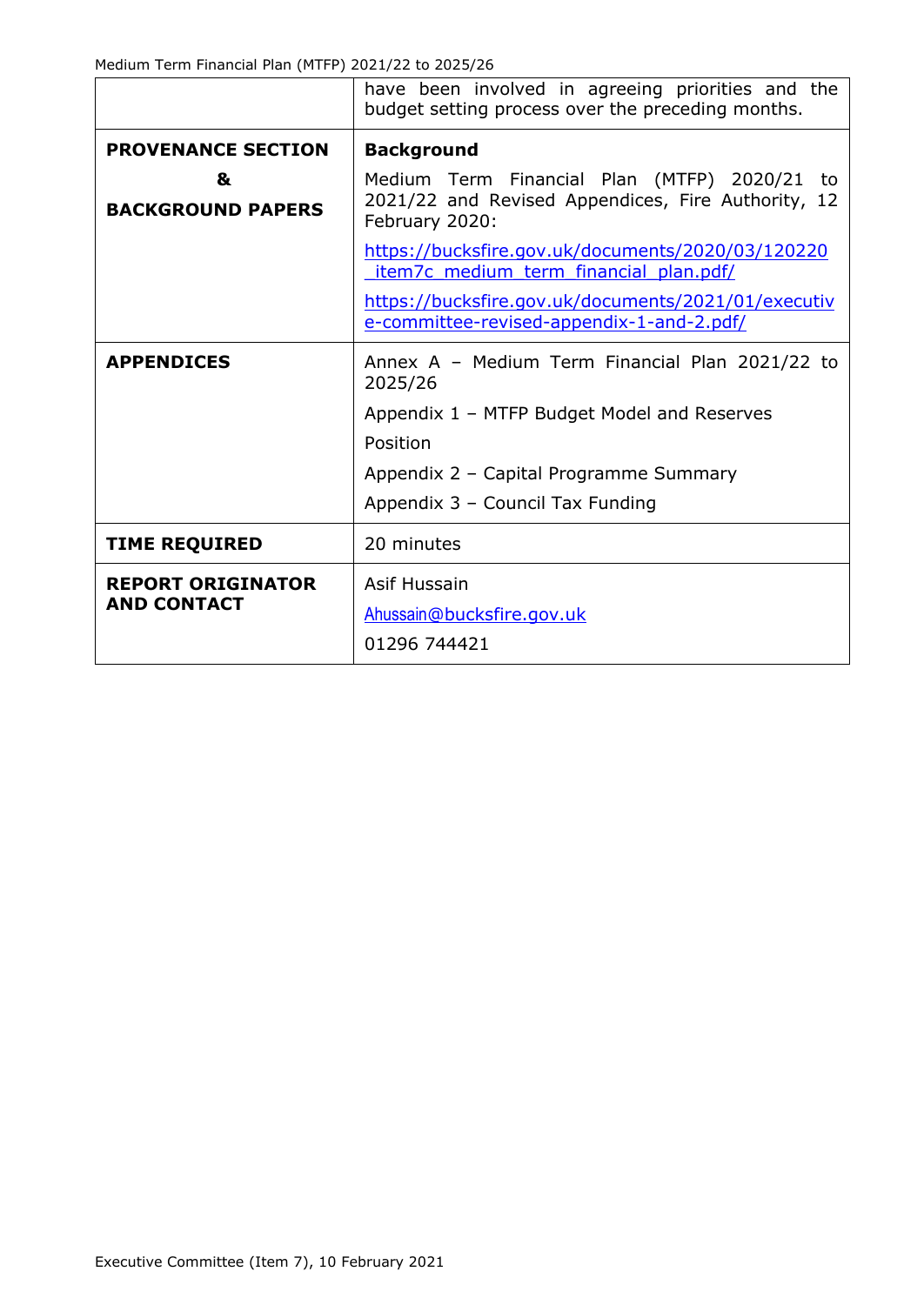#### **Annex A – Medium Term Financial Plan (MTFP) 2021/22 to 2025/26**

#### **1. Introduction**

- 1.1. The purpose of this report is to present the proposed revenue and capital Medium Term Financial Plan (MTFP) 2021/22 to 2025/26.
- 1.2. The MTFP is closely linked to the Financial Strategy which is the link between the organisation's long-term service objectives and its financial capacity. BFRS long-term service objectives are set out in the Public Safety Plan (PSP) and Corporate Plan. The PSP sets out our strategic approach to the management of risk in the communities we serve. The Corporate Plan sets out how we intend to equip and develop our organisation and its people to meet the challenges that we face. The MTFP details the resources available to facilitate these plans.
- 1.3. As part of the Fire Authority's Terms of Reference and MTFP, the Authority reviews and sets a balanced budget each year in line with corporate priorities. The MTFP is expressed as a detailed annual budget for the first year, with outline indicative budgets for the following four years.
- 1.4. Under Section 25 of the Local Government Act 2003 the Chief Finance Officer (as S.112 Chief Finance Officer of the Local Government Finance Act 1988) is required to report to Members on:
	- The robustness of the estimates made for the purposes of the calculations of the budget
	- The adequacy of the proposed financial reserves
- 1.5. The Local Government Act 2003 requires that Members have regard to the report in making their decisions (see section 8).
- 1.6. Section 42A of the Local Government Finance Act 1992 also requires the Authority to have regard to the level of reserves for meeting estimated future expenditure when calculating the net budget requirement.

#### **2. Local Government Finance Settlement 2021 to 2022**

- 2.1. Without sufficient time to undertake a full comprehensive spending review due to the Covid-19 Pandemic, the Government has effectively rolled-forward amounts within the settlement funding assessment for 2020/21 and increased these by the rate of inflation. The exception to this is the pension grant funding, which is expected to be a flat-cash settlement.
- 2.2. The pension grant funding, which is a flat-cash settlement will be funded for 2021/22. It is expected to be included in future years (2022/23 onwards) settlement funding assessment and subject to review as part of the anticipated three-year comprehensive spending review.
- 2.3. As part of this year's announcement, the Government published headline changes in core spending power between 2020/21 and 2021/22 for every authority. The headline change for BMKFA was an increase of 2.9%.
- 2.4. However, this headline increase is based on two fundamental assumptions:
	- That the growth in council tax base between 2020/21 and 2021/22 will be 1.59% (actual decrease was 0.65%).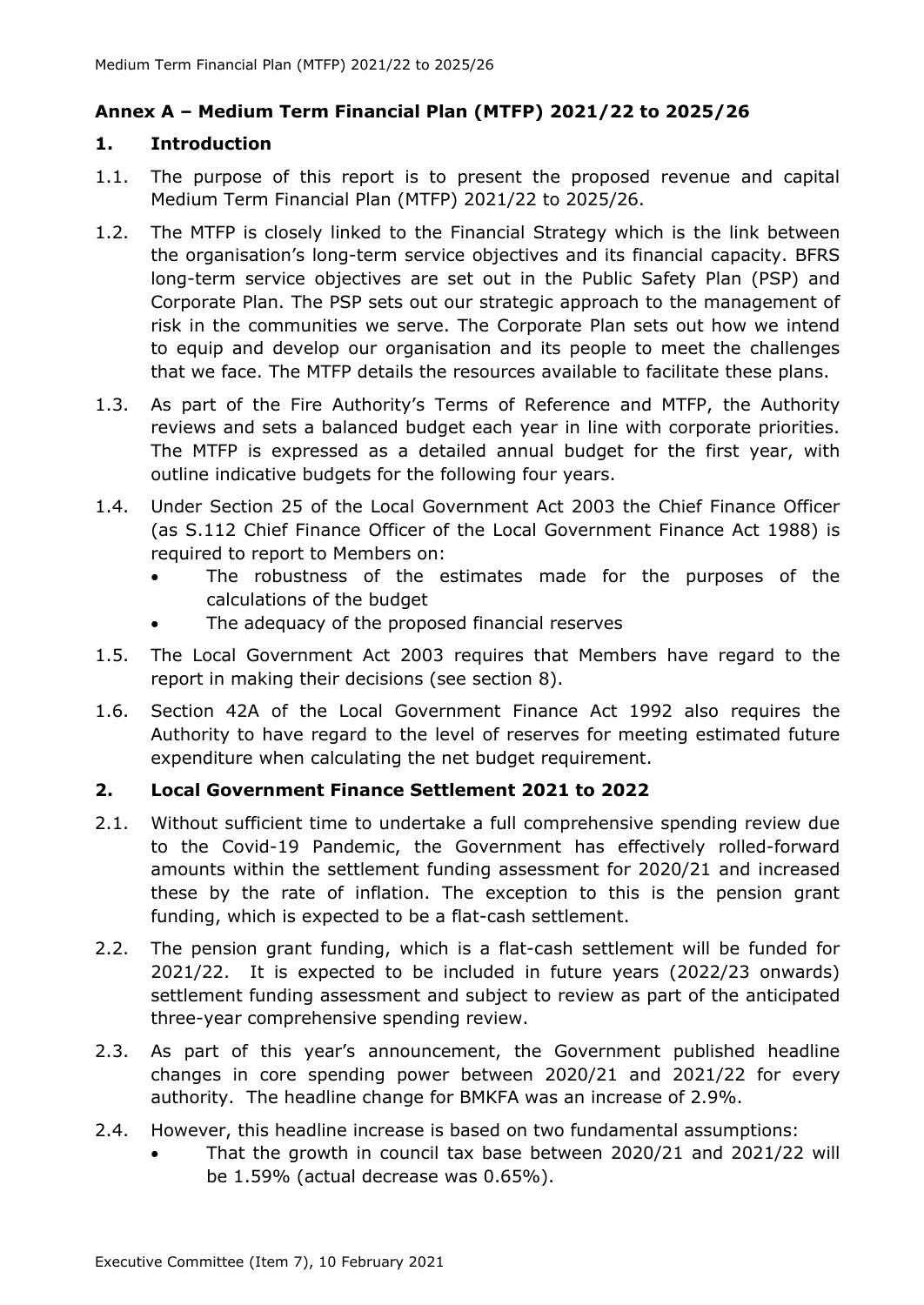• That the Authority will increase its Band D council tax in 2021/22 by 1.99%, which is the maximum increase permissible without triggering a referendum.

#### **3. Council Tax and Business Rates**

- 3.1. In publicly declaring core spending power figures, the Government has clearly set an expectation that local authorities will continue to increase council tax every year by the maximum amount permissible.
- 3.2. The difference between a 1.99% increase in the precept and holding council tax at its current level for 2021/22 is just over £400k for the year. This is approximately equivalent to the cost of employing eight wholetime firefighters.
- 3.3. Council tax was increased by 2.98% in 2019/20 and by 1.99% in 2020/21.
- 3.4. Despite this Authority's correspondence with the Minister and the concerns noted by the inspectorate, no specific additional precept flexibility was afforded to fire and rescue authorities. Authorities with no specific additional flexibility may only increase their Band D equivalent by up to 2% without triggering a referendum (last year this figure was also 2%).
- 3.5. The Authority currently sets a band D equivalent precept of £65.85 per annum (approx.  $£1.27$  per week). This is significantly below the national average (of £78.56) and is the second lowest precept of any non-metropolitan combined fire authority.
- 3.6. Council tax chargeable for each band should the Authority resolve to increase the band D equivalent amount by 1.99% is shown in Appendix 3.
- 3.7. It is not recommended to hold a referendum to increase Council tax above the threshold for 2021/22. However, this option may need to be considered for 2022/23, depending on the outcome of the Comprehensive Spending Review.

#### **4. Risk Factors in Budget Assumptions**

- 4.1. The budget proposed for 2021/22 at Appendix 1 has been compiled by looking in detail at current spending and future plans.
- 4.2. This year officers reverted back to the incremental budgeting approach when developing the budget proposal for 2021/22. With the projected reductions in council tax base and business rates funding, the focus was to consider bids which were either invest to save or which needing approving due to contractual obligations.
- 4.3. Even with the budgetary constraints this year's budget approach has identified some key opportunities:
	- $\circ$  Development of Leadership and Management Framework. The framework will improve the effectiveness of existing managers as well as provide development opportunities and pathways for future managers and leaders of the organisation.
	- o Continue with the current establishment within Health & Safety team who have supported the Service's response to the COVID-19 pandemic and the 'recovery' phase which has significantly increased workloads in terms of the implementation of the measures required to comply with Government guidance.
	- o Upgrade to our ICT infrastructure.

Executive Committee (Item 7), 10 February 2021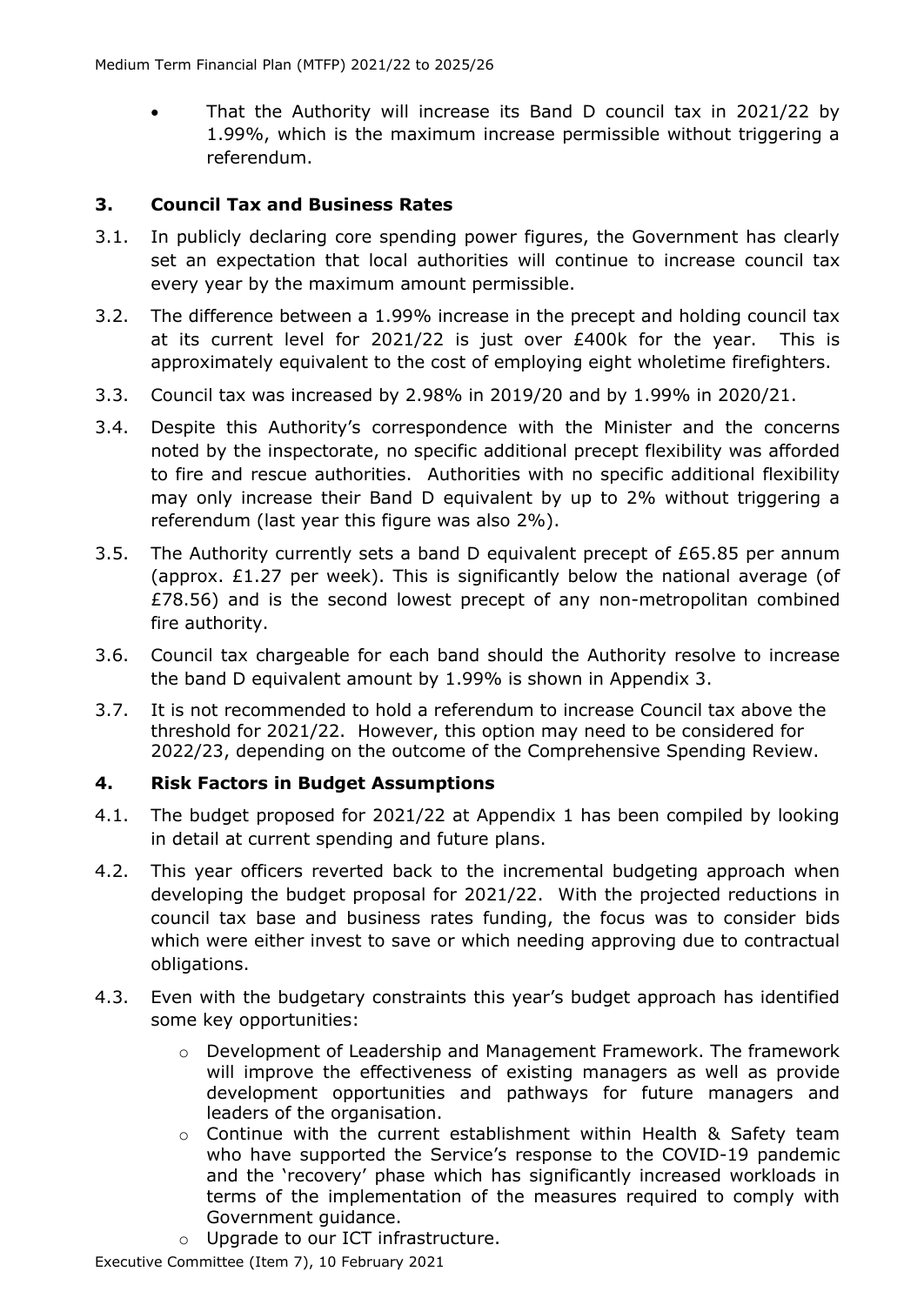- 4.4. At the time of writing the Authority had not yet received formal written notification of the continuation of the USAR grant for 2021/22, but it is expected imminently. However, the potential discontinuation of USAR funding in future years is a significant financial risk facing the Authority at present.
- 4.5. As well as opportunities, the MTFP projections have had to be revised following the comprehensive spending review announcement (CSR). As part of the oneyear CSR, the Government announced Public sector pay increases to be paused (excluding NHS and those earning less than £24,000). Therefore, no pay award has been built into the 2021/22 budget for anyone earning more than £24,000.
- 4.6. Uncertainty persists regarding pensions following the ruling in December 2018 that the transitional arrangements introduced for the firefighters' schemes in 2015 were discriminatory. At the employment tribunal hearing on 18 December 2019 it was ruled that the claimants, members of the 1992 and 2006 firefighters' pension schemes, are now entitled to be treated as if they have remained members of their original pension scheme. It is expected that this will increase the longer-term costs of the firefighters' schemes, although it is not yet possible to quantify the impact.
- 4.7. Areas where budgets have changed significantly from previous years have been subject to a series of challenges by Officers and Members. Risks which have been identified are to be covered from the reserves.

|                      | 2021/22  | 2022/23 | 2023/24 | 2024/25 | 2025/26 |
|----------------------|----------|---------|---------|---------|---------|
| Pay inflation        | $0\%$    | 2%      | 2%      | 2%      | 2%      |
| <b>CPI</b>           | 0.5%     | 0.5%    | $1\%$   | $1\%$   | $1\%$   |
| Council tax increase | 1.99%    | 1.99%   | 1.99%   | 1.99%   | 1.99%   |
| Council tax base     | $-0.65%$ | 1.0%    | 1.6%    | 1.6%    | 1.6%    |
| Business tax base    | $-8%$    | 0.5%    | $1\%$   | $1\%$   | $1\%$   |

4.8. The detailed costings are based on the updated budget requirement including the annual uplift assumptions below:

### **5. Capital**

- 5.1. The revenue impact of the capital programme has been factored into the base revenue budget requirement. This includes an annual revenue contribution to capital (RCCO), details of which are shown in Appendix 1.
- 5.2. The table at Appendix 2 details the approved capital programme for 2020/21, the estimated provisional outturn position and any proposed slippage to the programme. Any slippage is then added to the new budget requests for 2021/22 to give a total capital budget requirement of £2.2m for 2021/22.
- 5.3. The Authority should also take cognisance of the prudential indicators when approving the capital programme (submitted as a separate paper at this meeting).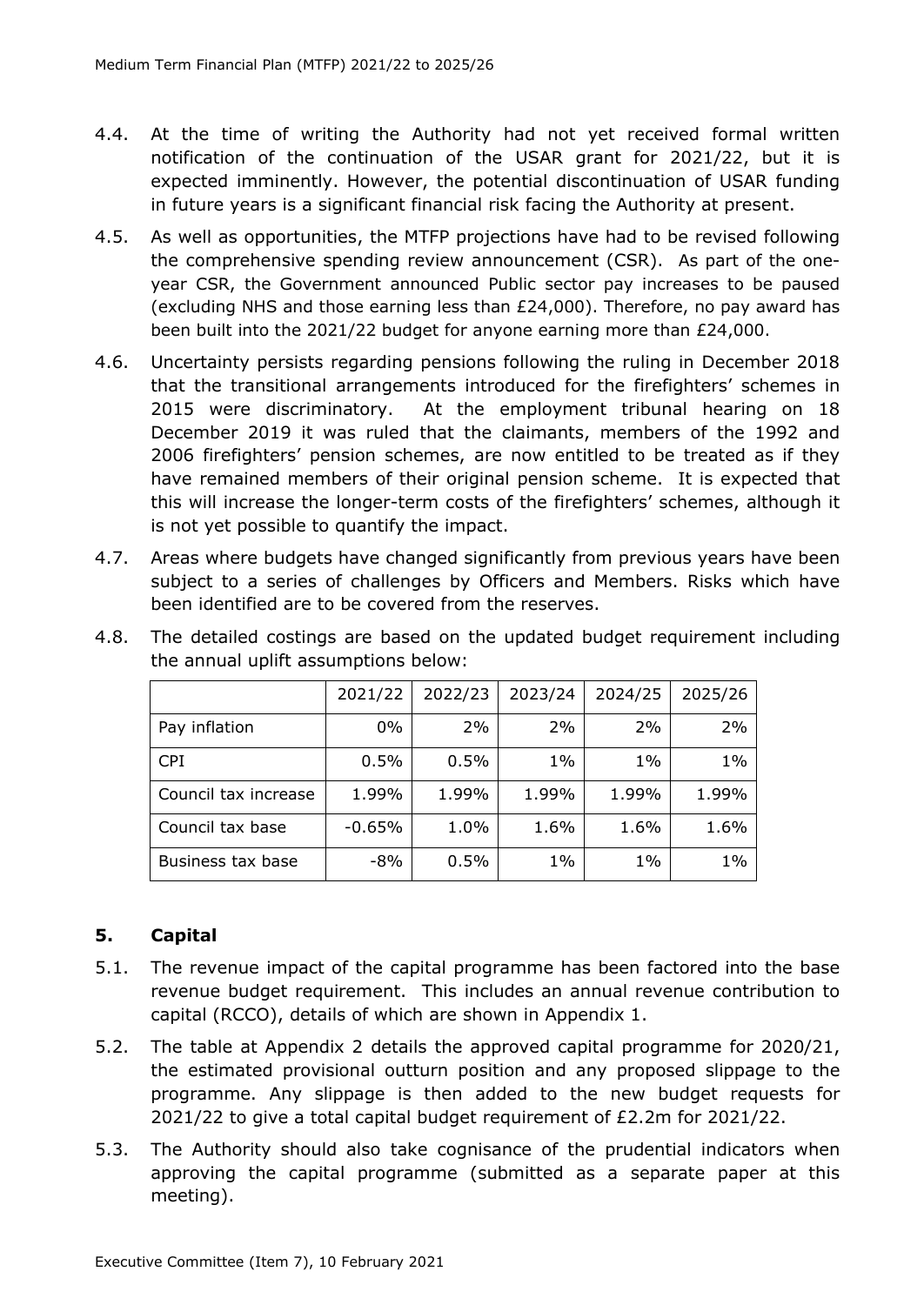#### **6. Scrutiny and Challenge Process**

6.1. All budget changes have been determined based on a series of challenge panels held by officers and then Members during the MTFP process.

### **7. Adequacy of Reserves**

- 7.1. The Reserves Strategy is now incorporated within our Financial Strategy which was approved by the Fire Authority at its meeting on 9 December 2020 [\(https://bucksfire.gov.uk/documents/2020/11/item-7c-fire-authority-9](https://bucksfire.gov.uk/documents/2020/11/item-7c-fire-authority-9-december-2020.pdf/) [december-2020.pdf/\)](https://bucksfire.gov.uk/documents/2020/11/item-7c-fire-authority-9-december-2020.pdf/). There have been no subsequent events that require the level of the General Fund determined at that time to be adjusted at present.
- 7.2. The latest forecast balances and reserves at year-end 2020/21 are:
	- General Fund Balance £1.5m
	- Earmarked Reserves £2.2m\*
	- Capital Reserves £0.9m

\* The earmarked reserves balance excludes the amount held by Oxfordshire County Council relating to the Thames Valley Fire Control Service.

#### **8. Statement of the Chief Finance Officer**

- 8.1. The purpose of this statement is to comply with the requirements of the Local Government Act 2003 whereby the Chief Finance Officer, in the Fire Authority's case the Director of Finance and Assets and Chief Finance Officer, must report on:
	- The robustness of the estimates made for the purposes of the calculations of the budget and;
	- The adequacy of the proposed financial reserves;
	- In recommending the budget to the Authority, Members must have regard to this report when making decisions in connection with which it is made.
- 8.2. Given the level of the General Fund Balance and earmarked reserves available, the prudent approach to the budget setting process for the next financial year and the controls for budget management, it is my conclusion as Chief Finance Officer for the Authority that there is sufficient capacity in the reserves to cope with the financial risks the Authority faces for 2021/22 and future years and that the methodology applied provides the necessary assurance to the Authority about the robustness of the estimates used in constructing the budget.

#### **9. Referendum Limit**

- 9.1. A local referendum must be held, and won, for an authority to increase council tax by more than the amount specified in the principles. An authority proposing to set an excessive council tax level is required to make substitute calculations which will take effect if the proposed 'excessive' amount of council tax is rejected in a referendum. The substitute council tax level must be below the amount which is considered excessive under the principles
- 9.2. The higher rate of council tax will be payable unless and until it is overturned by a 'no' vote in the referendum. In the event that a referendum rejects the increase, the billing authorities would be able to issue new bills, offer refunds at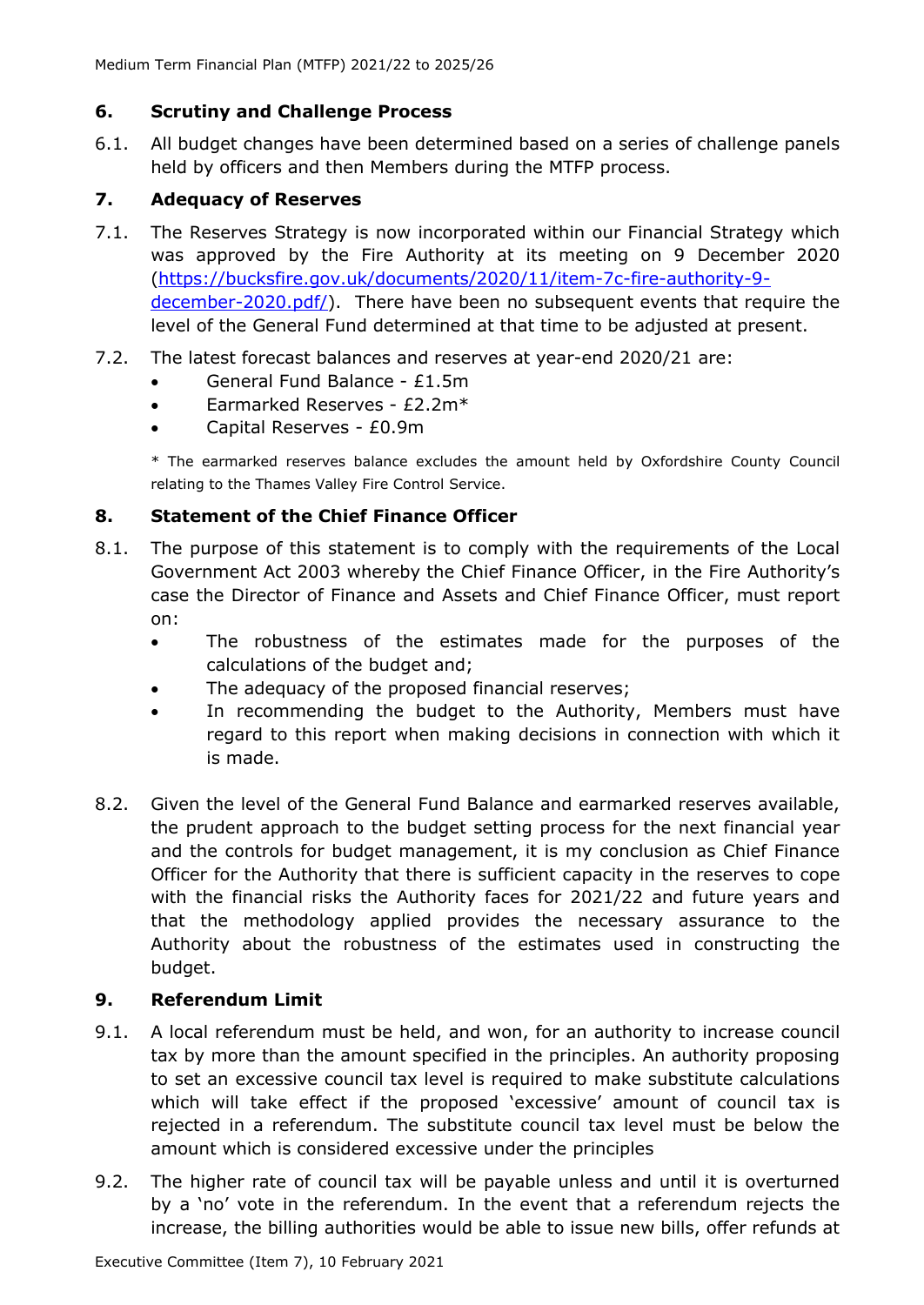the end of the year or allow credits against liability the following year, although individual council taxpayers would be entitled to a refund on demand.

- 9.3. Surrey County Council proposed to hold a referendum on a 15% increase in council tax for 2017-18, but later dropped the proposal. More recently, Warwick District Council recommended carrying out a vote in holding a referendum on the introduction of a 'climate action fund' precept, equivalent to a 34% increase on council tax in 2020-21. Due to the coronavirus restrictions, the planned referendum did not take place.
- 9.4. One referendum has taken place to date. The Bedfordshire Police and Crime Commissioner, Olly Martins, proposed a 15.8% increase in council tax for 2015-16 when the threshold was 2%. The poll was held on 7 May 2015. 91,086 voters (30.5%) supported the proposal, whilst 207,551 (69.5%) opposed it.
- 9.5. Schedule 1 of the Local Authorities (Conduct of Referendums) (Council Tax Increases) (England) Regulations 2012/444 prescribes the text of the question to be asked at a council tax referendum. Therefore the question asked of the voter by Bedfordshire's Police and Crime Commissioner was as follows:

*'Part of the council tax in your area goes to the Bedfordshire Police and Crime Commissioner. For the financial year beginning on 1st April 2015 the Bedfordshire Police and Crime Commissioner has set an increase of fifteen point eight percent (15.8%) in the amount it charges. If most voters choose 'yes', the increase will be 15.8%.*

*If most voters choose 'no', the increase will be 2.0% instead. Do you want the Bedfordshire Police and Crime Commissioner to increase the amount it charges by 15.8%?'*

9.6. The one referendum held so far, by Bedfordshire's Police and Crime Commissioner coincided with the poll conducted for the parliamentary general election is estimated to have cost £600,000. The Bedfordshire PCC covers three unitary local authorities and a population of some 640,000. An impact assessment on the scheme, published by the Department for Communities and Local Government in January 2011, set out the estimated costs of other referendums including the elected regional assembly referendum in the North East, mayoral referendums and non-binding council tax referendums. '*A more recent estimate of costs comes from Tower Hamlets council, where estimates from the Chief Finance Officer suggest that "the cost of holding a stand-alone mayoral referendum is estimated at up to £250,000. If combined with the Council elections the additional cost is estimated at approximately £70,000." A number of non-binding referendums on Council Tax have already been held, and can offer some guide to potential costs. A referendum on Council Tax in Milton Keynes in 1999 cost around £70,000 – referendums in 2001 cost £150,000-200,000 in Croydon and £120,000 in Bristol. This is the most*  relevant and reliable data available as these are the only years where formal *Council Tax referendums have been held by local authorities, none having been held since then*'. The impact assessment concluded: '*it seems reasonable to estimate the range of costs of such referendums as £85,000 - £300,000. Actual costs will vary depending on the size of the authority and whether the*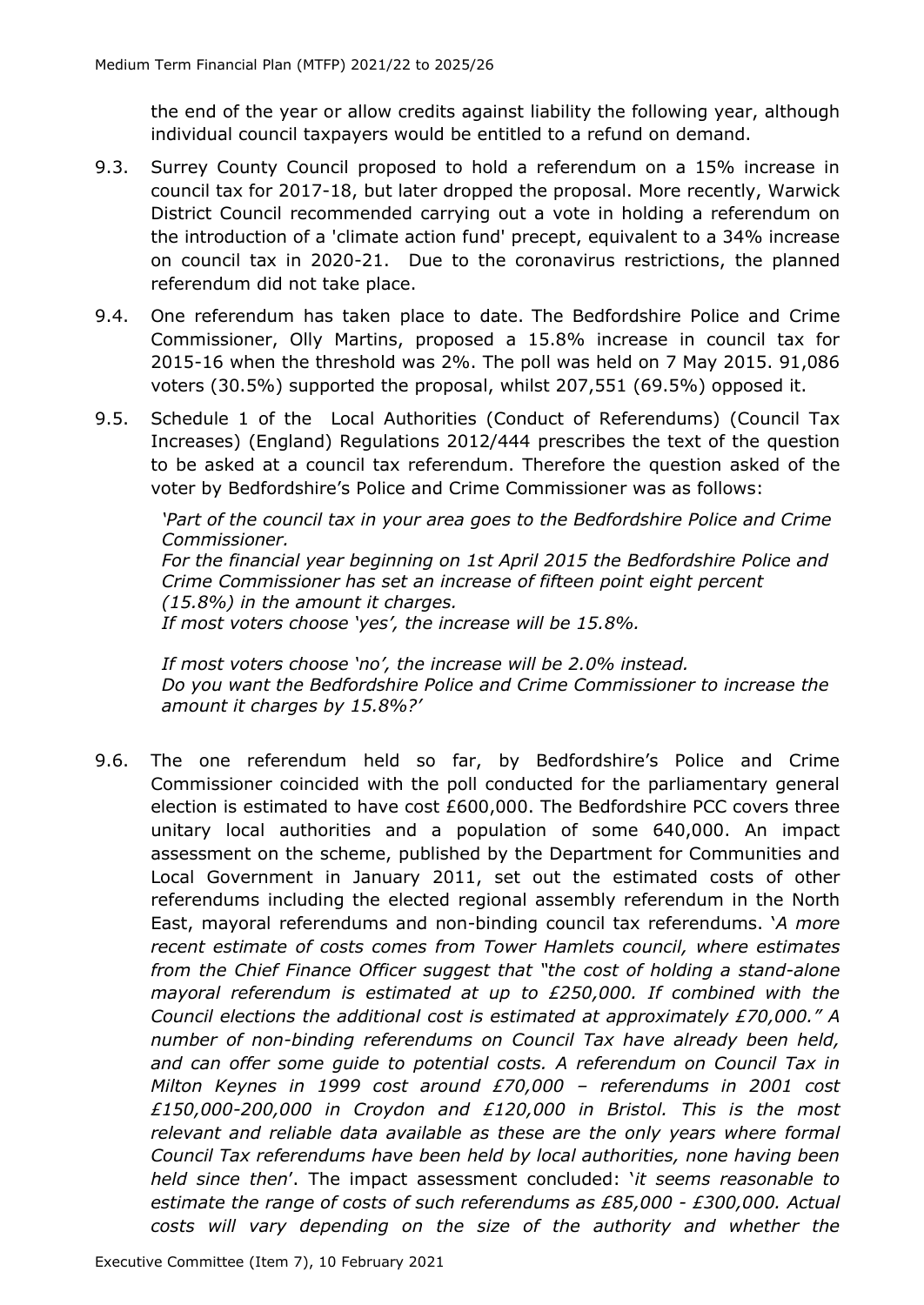*referendum is combined with a local election. For example, these figures do not apply to certain major precepting authorities such as police, fire & rescue authorities and the GLA which are typically larger than a principal local authority'*. The paper also noted examples of rebilling costs for recently-capped authorities, such as £380,000 for Lincolnshire Police Authority in 2008/09 (£1.22 per household) and £626,000 for Surrey Police Authority in 2009/10  $(E1.29$  per household)<sup>1</sup>

<sup>&</sup>lt;sup>1</sup> [Localism Bill: provision for referendums to veto excessive](https://assets.publishing.service.gov.uk/government/uploads/system/uploads/attachment_data/file/6026/1829683.pdf) Council Tax increases Impact [assessment](https://assets.publishing.service.gov.uk/government/uploads/system/uploads/attachment_data/file/6026/1829683.pdf)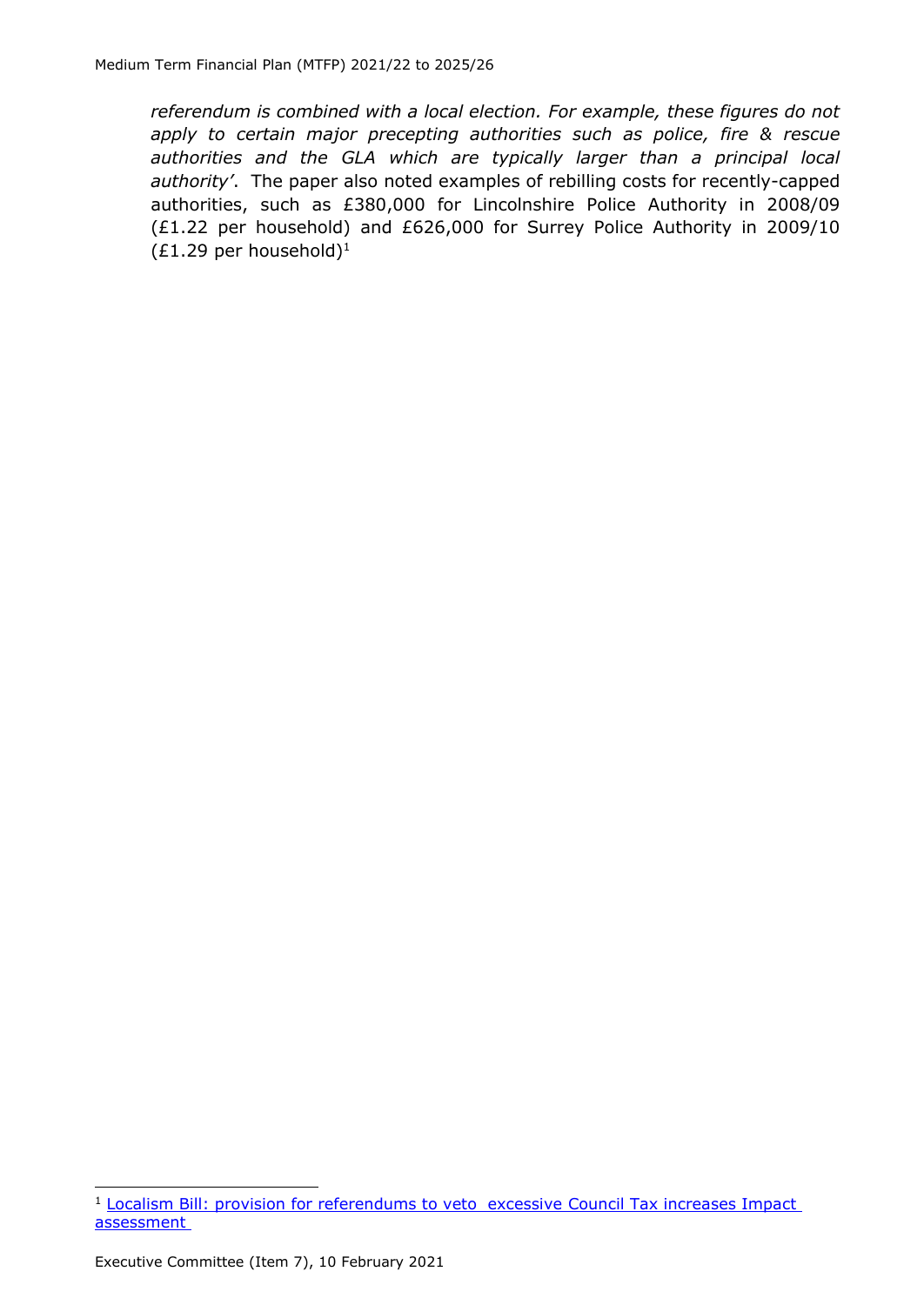#### **Appendix 1 – MTFP Model**

The model below is based on the assumptions detailed in Sections 3 and 4 and all significant budget movements have been subjected to officer and Member scrutiny as noted in Section 6.1. The statutory deadline for the billing authorities to provide Council Tax and business rates information to the Authority is 31 January. Any changes to these figures will be presented in a revised Appendix 1 at the meeting.

| <b>Directorate</b>                         | 2020/21<br><b>Approved</b><br><b>Budget</b><br>£000 | 2020/21<br><b>Revised</b><br><b>Budget</b><br>£000 | 2021/22<br>£000 | 2022/23<br>£000 | 2023/24<br>£000 | 2024/25<br>£000 | 2025/26<br>£000 |
|--------------------------------------------|-----------------------------------------------------|----------------------------------------------------|-----------------|-----------------|-----------------|-----------------|-----------------|
| Base Budget                                | $\mathbf{0}$                                        | 0                                                  | 31,339          | 32,277          | 32,511          | 32,576          | 33,488          |
| Pay Adjustment                             | $\Omega$                                            | 0                                                  | 0               | 435             | 444             | 453             | 462             |
| <b>Inflation Adjustment</b>                | $\Omega$                                            | $\Omega$                                           | $\mathbf{0}$    | 78              | 78              | 78              | 78              |
| Corporate Core                             | 1,349                                               | 1,495                                              | 110             | 0               | $-28$           | $-45$           | $\Omega$        |
| <b>Statutory Accounting</b>                | 589                                                 | 590                                                | $-293$          | 0               | 0               | 0               | $\Omega$        |
| Delivery, Corporate Development & Planning | 21,513                                              | 21,377                                             | 545             | $-12$           | $-12$           | 0               | 0               |
| People & Organisational Development        | 2,298                                               | 633                                                | $-104$          | 0               | $\Omega$        | $\Omega$        | $\Omega$        |
| Finance & Assets                           | 4,264                                               | 5,929                                              | 212             | 40              | $-40$           | $\Omega$        | $\Omega$        |
| <b>RCCO</b>                                | 1,315                                               | 1,315                                              | 469             | $-307$          | $-377$          | 426             | 374             |
| Transfers to/(from) Reserves               | 11                                                  | $\Omega$                                           | $\Omega$        | $\Omega$        | $\Omega$        | $\Omega$        | $\Omega$        |
| <b>Net Budget Requirement</b>              | 31,339                                              | 31,339                                             | 32,277          | 32,511          | 32,576          | 33,488          | 34,402          |
| Revenue Support Grant/ Business Rates      | $-8,291$                                            | $-8,291$                                           | $-7,998$        | $-8,028$        | $-8,103$        | $-8,178$        | $-8,253$        |
| Council Tax Receipts Surplus/Deficit       | $-274$                                              | $-274$                                             | 24              | 24              | 24              | 0               | $\Omega$        |
| Council Tax Support Grant                  | $\Omega$                                            | $\Omega$                                           | $-336$          | $\Omega$        | $\Omega$        | $\Omega$        | $\Omega$        |
| Fire Specific Grants                       | $-1,106$                                            | $-1,106$                                           | $-1,126$        | $-1,136$        | $-1,146$        | $-1,156$        | $-1,166$        |
| Council Tax Receipts                       | $-20,460$                                           | $-20,460$                                          | $-20,729$       | $-21,351$       | $-22,123$       | $-22,924$       | $-23,752$       |
| Pension Grant Funding                      | $-1,208$                                            | $-1,208$                                           | $-1,208$        | $-1,208$        | $-1,208$        | $-1,208$        | $-1,208$        |
| Use of Reserves                            | $\Omega$                                            | 0                                                  | $-904$          | $-812$          | $-20$           | $-22$           | $-23$           |
| <b>Total Funding Available</b>             | $-31,339$                                           | $-31,339$                                          | $-32,277$       | $-32,511$       | $-32,576$       | $-33,488$       | $-34,402$       |
| Shortfall/(Surplus) for Year               | 0                                                   | 0                                                  | $\mathbf 0$     | 0               | 0               | $\mathbf{o}$    | 0               |
| <b>Cumulative Savings Requirement</b>      | 0                                                   | 0                                                  | $\mathbf 0$     | 0               | 0               | $\mathbf 0$     | $\mathbf 0$     |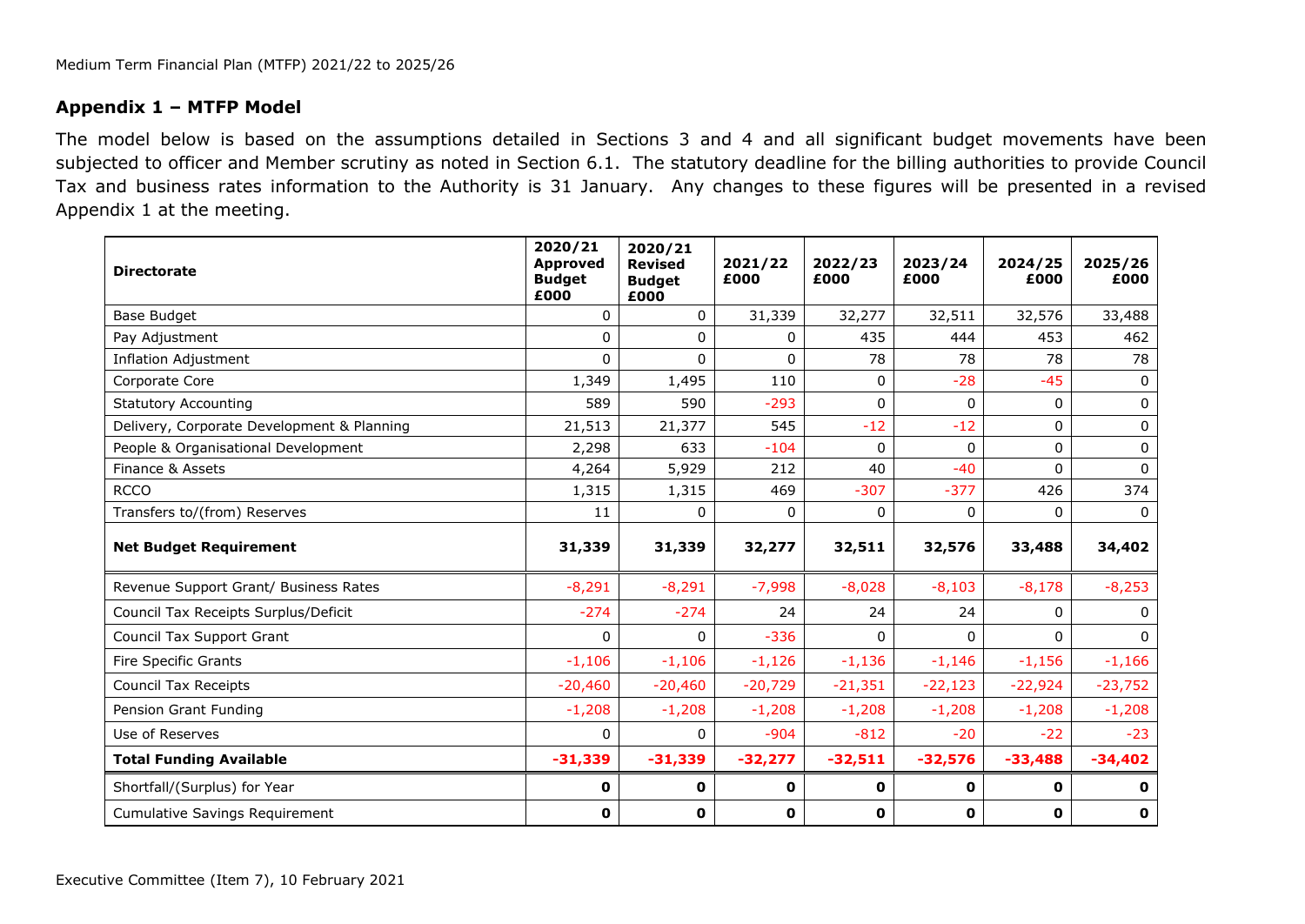## **Appendix 1b – Reserves Position**

| <b>Reserves Position</b>                               | 2020/21  | 2021/22  | 2022/23  | 2023/24  | 2024/25  | 2025/26  |
|--------------------------------------------------------|----------|----------|----------|----------|----------|----------|
| <b>General Fund Balance</b>                            | $-1,500$ | $-1.500$ | $-1,500$ | $-1,500$ | $-1.500$ | $-1,500$ |
| Other Earmarked Reserves (excluding Control Room Res.) | $-2,232$ | $-1.180$ | $-368$   | $-348$   | $-326$   | $-303$   |
| Earmarked Capital Reserves                             | $-887$   | $-1,931$ | $-1,028$ | -898     | -944     | $-1.364$ |
| <b>Total</b>                                           | $-4.619$ | $-4.611$ | $-2,896$ | $-2,746$ | $-2,770$ | $-3,167$ |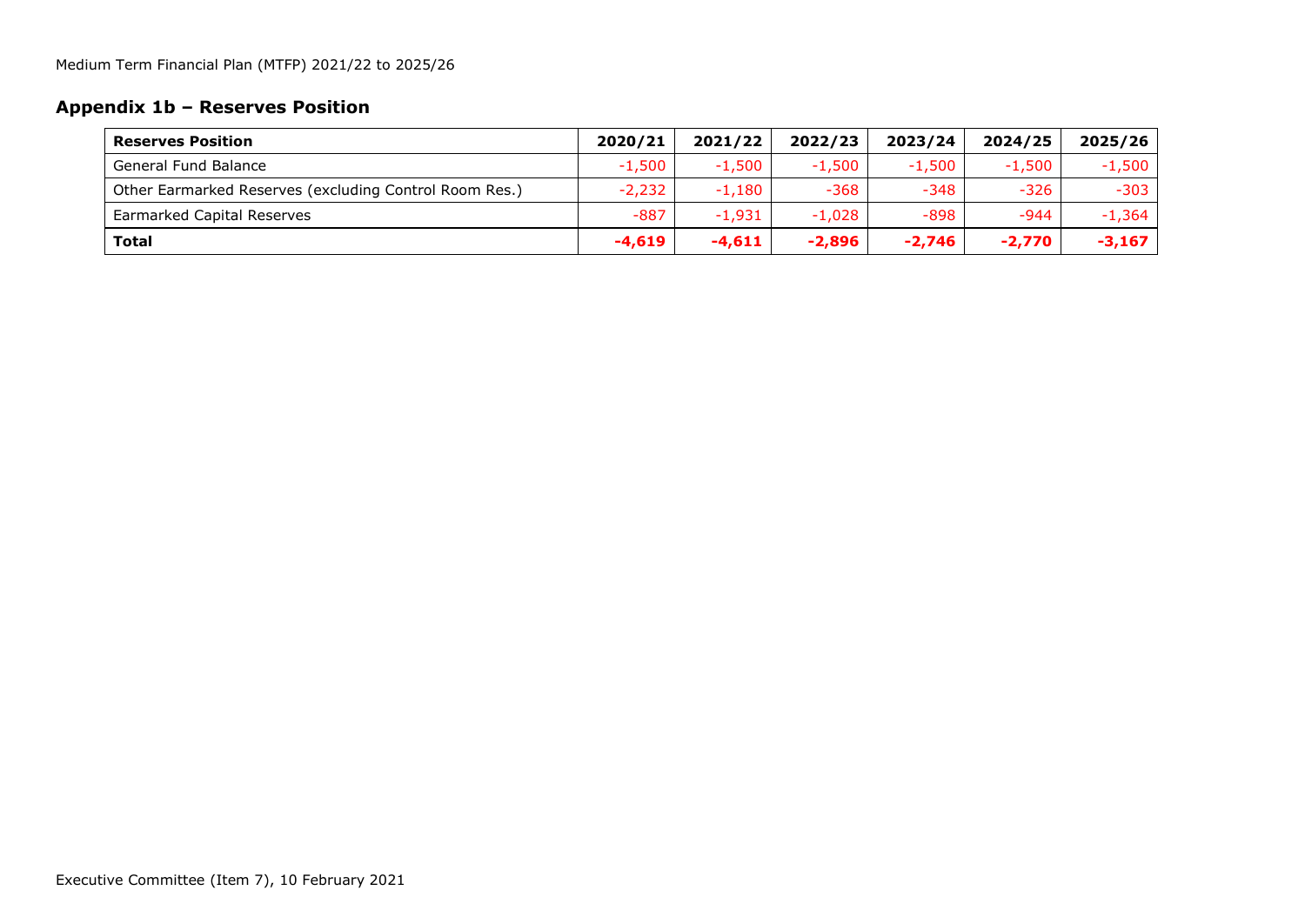#### **Appendix 2 – Capital Programme**

The table below summarises the capital programme from 2020/21 through to 2025/26 and is based on the revenue contribution to capital levels shown in Appendix 1:

| <b>Capital Programme</b>                 | 2020/21<br>£000 | 2021/22<br>£000 | 2022/23<br>£000 | 2023/24<br>£000 | 2024/25<br>£000 | 2025/26<br>£000 |
|------------------------------------------|-----------------|-----------------|-----------------|-----------------|-----------------|-----------------|
| Property                                 | 500             | 500             | 500             | 500             | 500             | 500             |
| Fire Appliances and Associated Equipment | 500             | 750             | 750             | 500             | 750             | 750             |
| Other Equipment                          | 141             | 655             | 1055            | 155             | 155             | 155             |
| <b>ICT</b>                               | 75              | 75              | 75              | 75              | 75              | 75              |
| Slippage (Approved in July 2019 Exec)    | 1,809           |                 |                 |                 |                 |                 |
| Current Year Slippage Forecast           | $-260$          | 260             |                 |                 |                 |                 |
| Forecast O/S                             | 2,284           |                 |                 |                 |                 |                 |
| <b>Total Expenditure</b>                 | 5,049           | 2,240           | 2,380           | 1,230           | 1,480           | 1,480           |
| Funding B/Fwd.                           | $-1,442$        | $-887$          | $-1,931$        | $-1,028$        | -898            | $-944$          |
| In Year Funding                          | -4,494          | $-3,284$        | $-1,477$        | $-1,100$        | $-1,526$        | $-1,900$        |
| <b>Funding (Available)/Deficit</b>       | $-887$          | $-1,931$        | $-1,028$        | $-898$          | -944            | $-1,364$        |